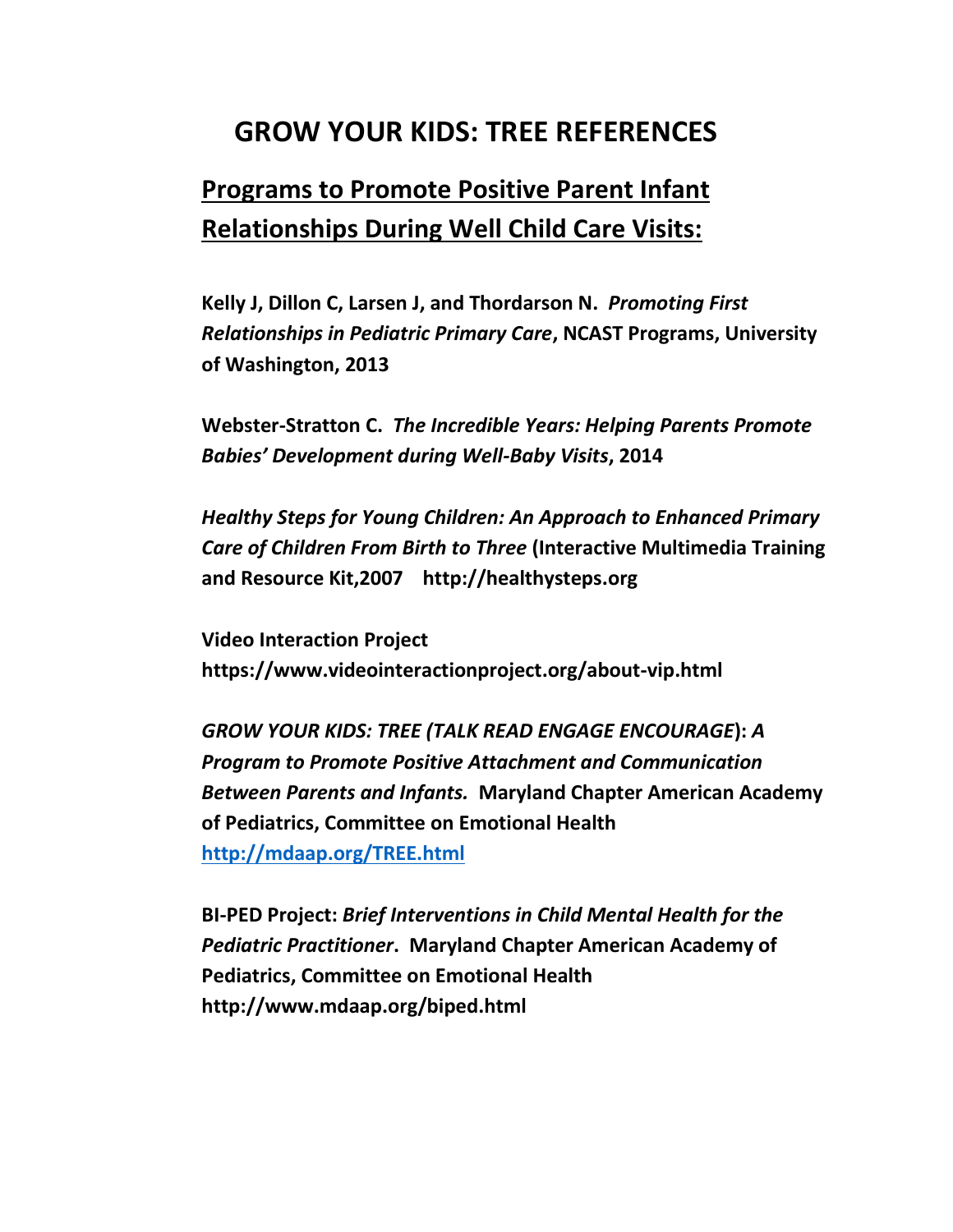# **References on Poverty, Adverse Childhood Experiences , Toxic Stress, Early Brain Development, Resilience, and Relational Health:**

**Bethell C, et al. Childhood Experiences and Adult Mental and Relational Health in a Statewide Sample Associations Across Adverse Childhood Experiences Levels.** *JAMA Pediatr***. 2019;173(11): e193007. doi:10.1001/jamapediatrics.2019.3007**

**Bucci M et al. Toxic Stress in Children and Adolescents.** *Advances in Pediatrics***. 2016; 63: 403-428**

**Duffee J, Kuo A, Gitterman B and the Council on Community Pediatrics. Poverty and Child Health in the United States.** *Pediatrics.* **2016; 137 (4): e20160339**

**Folger AT, Eismann EA, Stephenson NB, et al. Parental Adverse Childhood Experiences and Offspring Development at 2 Years of Age. Pediatrics.2018;141(4): e20172826**

**Forkey H, Griffin J, and Szilagyi M.** *Childhood Trauma and Resilience: A Practical Guide.* **Illinois: American Academy of Pediatrics; 2021**

**Garner A, Yogman M. Committee on Psychosocial Aspects of Child and Family Health, Section on Developmental and Behavioral Pediatrics, Council on Early Childhood. Preventing Childhood Toxic Stress: Partnering with Families and Communities to Promote Relational Health.** *Pediatrics.***2021; 148 (2): e2021052582**

**Garner A and Saul R.** *Thinking Developmentally: Nurturing Wellness in Childhood to Promote Lifelong Health.* **Illinois: American Academy of Pediatrics; 2018**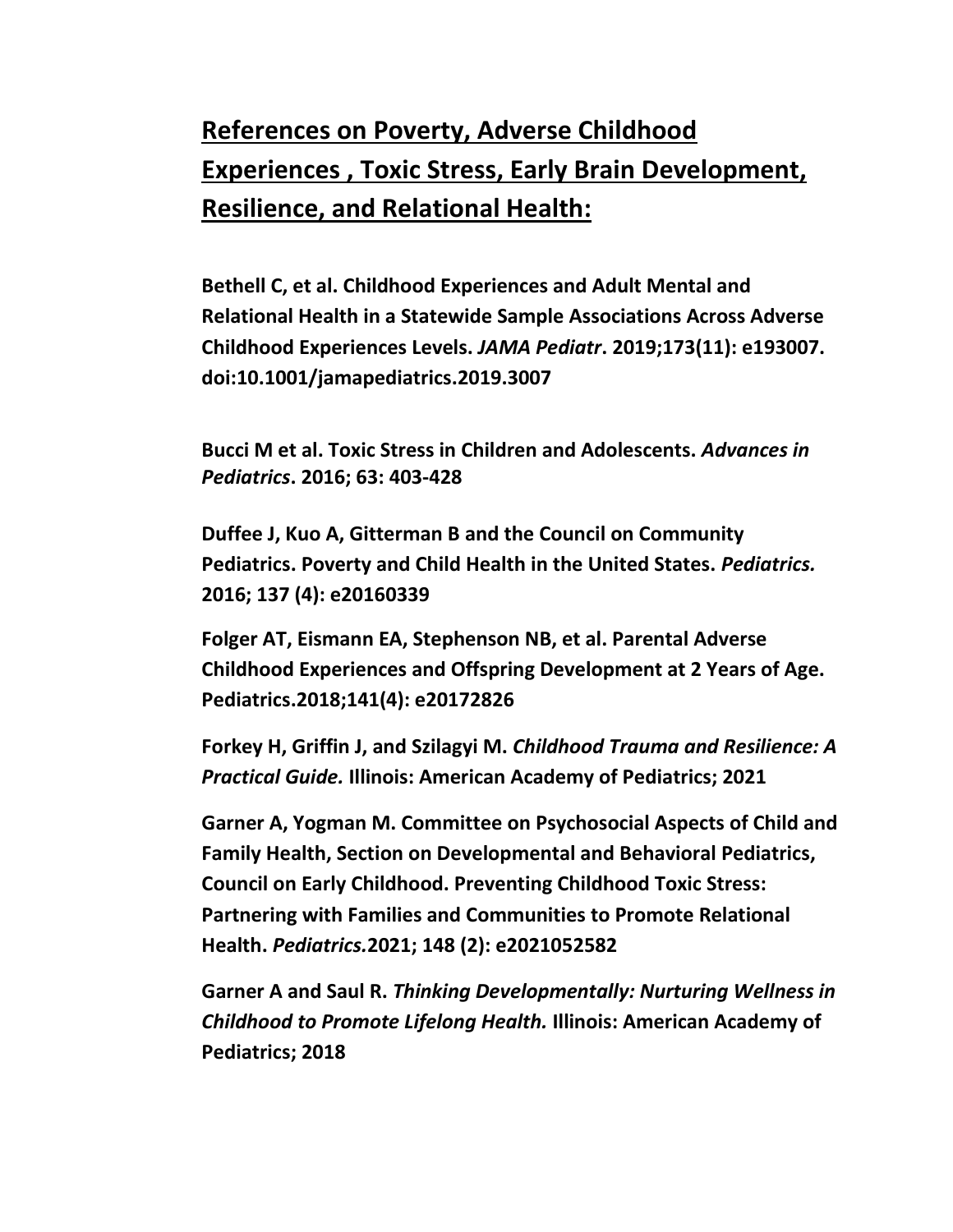**Garner,A. and the Committee on Psychosocial Aspects of Child and Family Health, Committee on Early Childhood, Adoption and Dependent Care and Section on Developmental and Behavioral Pediatrics. Early Childhood adversity, Toxic Stress, and the Role of the Pediatrician: Translating Developmental Science Into Lifelong Health.**  *Pediatrics* **2012; 129: e224-231**

**Institute of Medicine. 2000. (ed. Shonkoff J,Phillips D)** *From Neurons to Neighborhoods: The Science of Early Childhood Development***. Washington, DC: The National Academies Press. https://doi.org/10.17226/9824.**

**Johnson S, Riley A, Granger D, Riis J. The Science of Early Life Toxic Stress for Pediatric Practice and Advocacy.** *Pediatrics***. 2013; 131(2): 319-327**

**Masten A.** *Ordinary Magic: Resilience in Development.* **New York: Guilford Press; 2014**

**Pascoe J, Wood D, Duffee J, Kuo A. Committee on Psychosocial Aspects of Child and Family Health, Council on Community Pediatrics. Mediators and Adverse Effects of Child Poverty in the United States.**  *Pediatrics.* **2016; 137 (4) e20160340; DOI: 10.1542/peds.2016-0340**

**Powell B, Cooper G, Hoffman K, Marvin B.** *The Circle of Security Intervention.* **New York, NY: Guilford Press; 2014**

**Putnam R.** *Our Kids The American Dream in Crisis.* **New York: Simon and Schuster; 2015**

**Sege R. et al. Responding to ACEs With HOPE: Health Outcomes From Positive Experiences.** *Academic Pediatrics***. 2017; S79 (17)**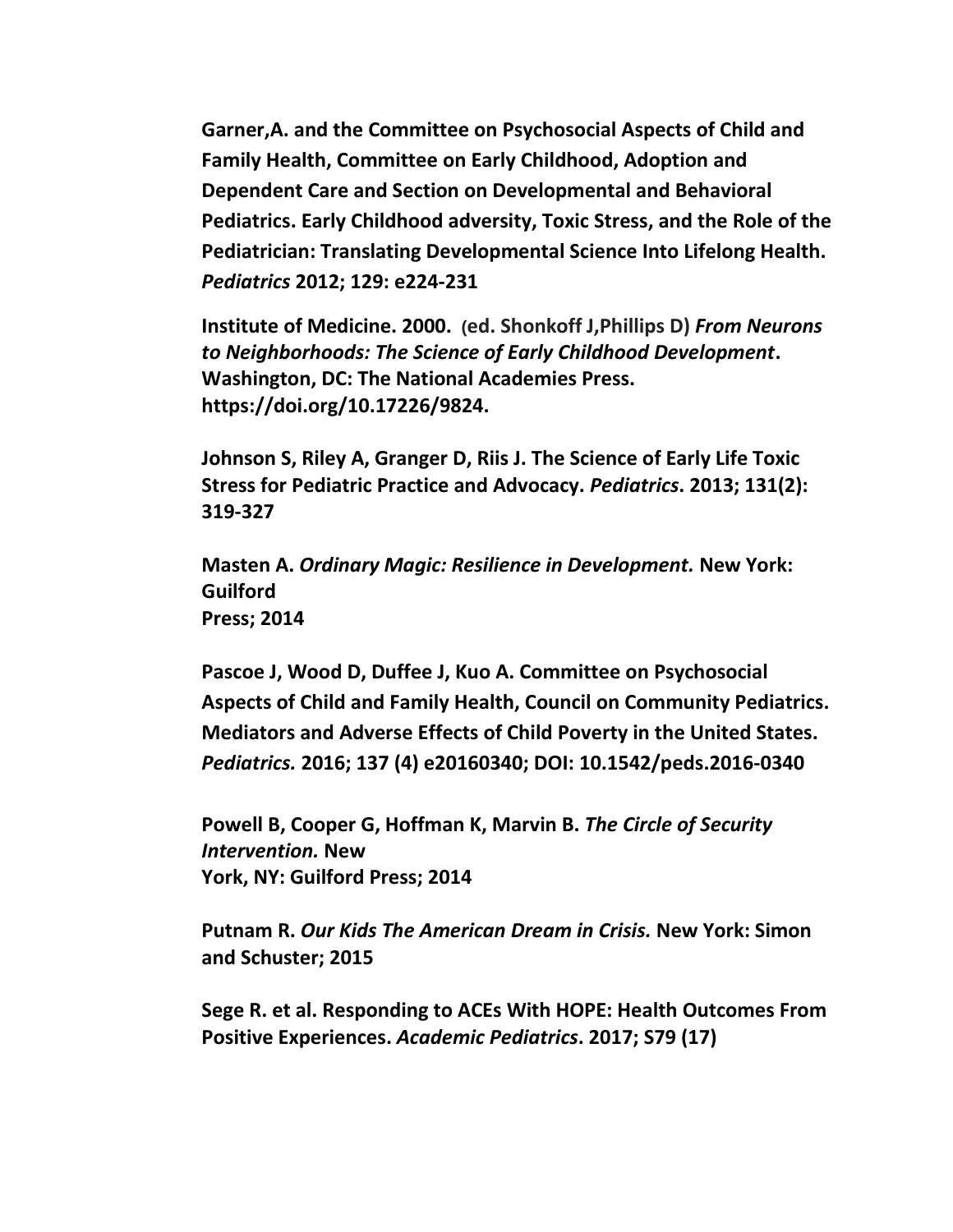**Shonkoff, JP, Garner, AS and the Committee on Psychosocial Aspects of Child and Family Health Committee on Early Childhood, Adoption and Dependent Care and Section on Developmental and Behavioral Pediatrics. The lifelong effects of early childhood adversity and toxic stress. Pediatrics. 2012;129(1): e 232-e246.**

**Shonkoff, J. and the National Research Council Institute of Medicine.** *Neurons to Neighborhoods: The Science of Early Childhood Development.* **Washington DC: National Academy Press; 2000**

**Shonkoff J. National Scientific Council on the Developing Child**  *Excessive Stress Disrupts the Architecture of the Developing Brain*  **Center on the Developing Child Harvard University Working Paper 3: 2014**

#### **Talk:**

**Hart B and Risley R.** *Meaningful Differences in the Everyday Experience of Young American Children.* **Baltimore: Paul H Brookes Publishing Company; 1995**

**Leffel K and Suskind D. Parent-Directed Approaches to Enrich the Early Language Environments of Children Living in Poverty.** *Seminars in Speech and Language* **2013;34:267-278**

**Leung C. et al Early Cognitive and Language Development: What Low-Income Parents of Newborns Know and Do.** *Pediatrics* **August 2019, 144 (2 MeetingAbstract) 53; DOI: [https://doi.org/10.1542/peds.144.2\\_MeetingAbstract.53](https://doi.org/10.1542/peds.144.2_MeetingAbstract.53)**

**Leung C. et al Intervention Educating Parents about Infant Language Development as Part of the UNHS: A Randomized Controlled Trial.**  *Pediatrics* **May 2018, 142 (1 MeetingAbstract) 776; DOI: [https://doi.org/10.1542/peds.142.1\\_MeetingAbstract.776](https://doi.org/10.1542/peds.142.1_MeetingAbstract.776)**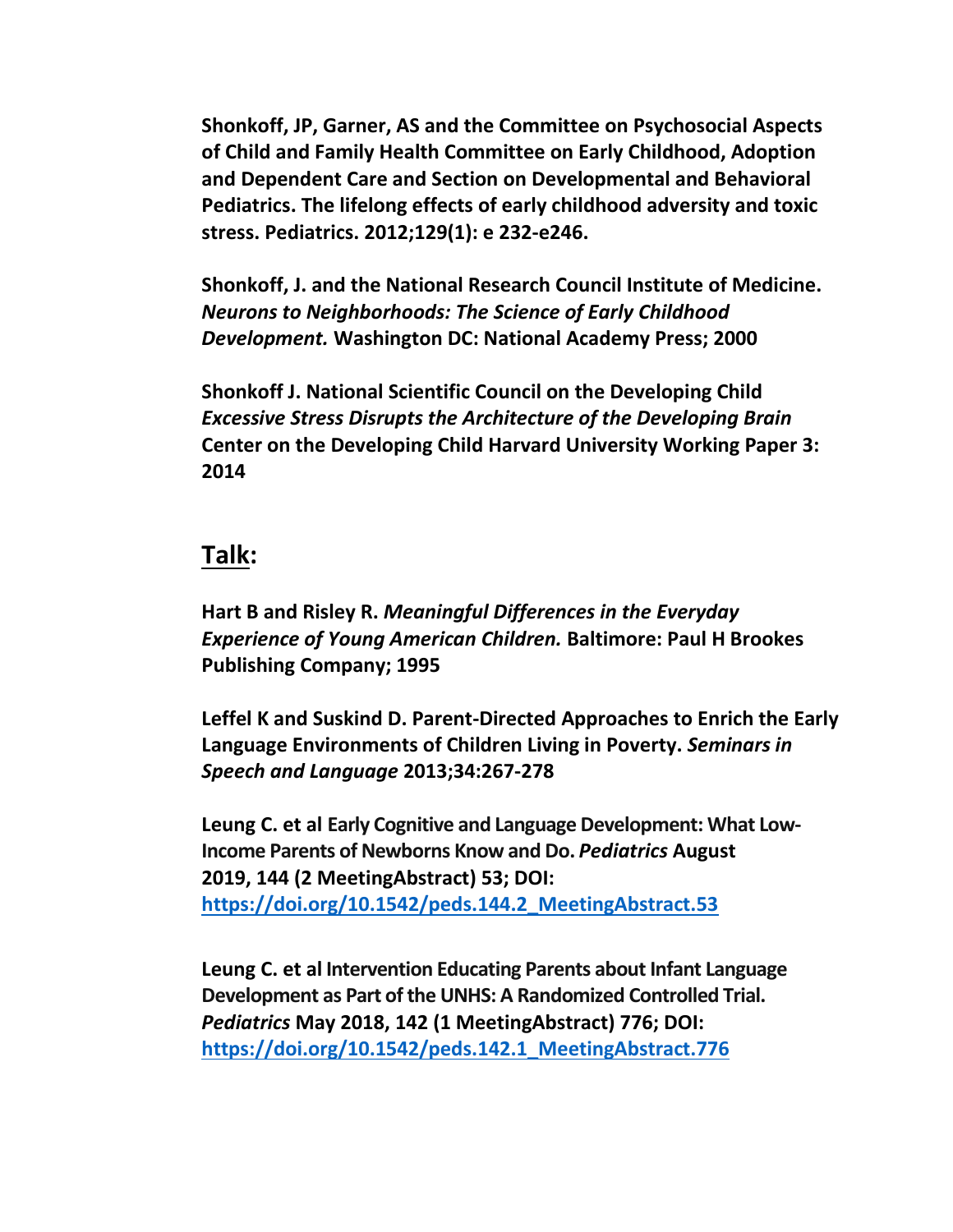**Madigan S, Prime H, Graham SA, et al. Parenting behavior and child language: A metaanalysis.** *Pediatrics***. 2019;144(4):e20183556. doi:10.1542/peds.2018-3556**

**Suskind D.** *Thirty Million Words: Building a Child's Brain.* **New York: Dutton; 2015**

**Tamis-LeMonda C. Maternal Responsiveness and Children's Achievement of Language Milestones.** *Child Development* **2001; 72: 748-767**

#### **Read:**

**High PC, Klass P. and the Council on Early Childhood. Literacy promotion: an essential component of primary care pediatric practice.**  *Pediatrics***. 2014; 134(2):404–409pmid:24962987** 

**Khandekar A et al. Improving Early Literacy Promotion: A Quality-Improvement Project for Reach Out and Read.** *Pediatrics* **2011; 127: e1067-1072**

**Needlman R. Effectiveness of a Primary Care Intervention to Support Reading Aloud: A Multicenter Evaluation.** *Ambulatory Pediatrics* **2005; 4: 209-215**

**Weitzman C. More Evidence for Reach Out and Read: A Home-Based Study.** *Pediatrics* **2004; 113: 1248-1253**

#### **Engage:**

**Christakis D. Effect of Block Play on Language Acquisition and Attention in Toddlers.** *Arch Pediatr Adolesc Med* **2007; 161 (10)**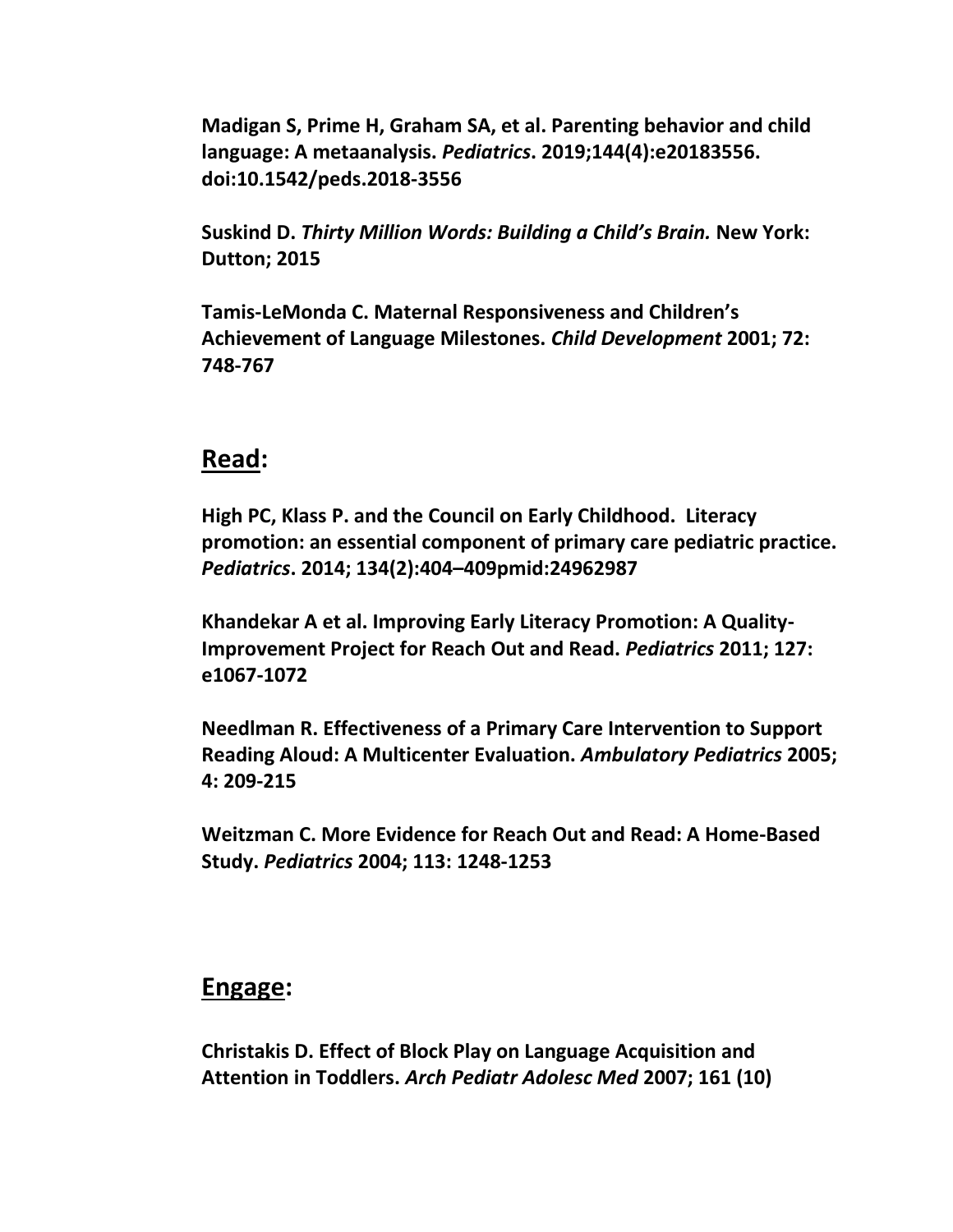**Christakis D. Audible Television and Decreased Adult Words, Infant Vocalizations, and Conversational Turns: A Population Based Study.**  *Arch Pediatr Adolesc Med* **2009; 163 (6)**

**Ginsburg K. and the Committee on Communications and the Committee on Psychosocial Aspects of Child and Family Health. The Importance of Play in Promoting Healthy Child Development and Maintaining Strong Parent-Child Bonds.** *Pediatrics* **2007;119: 182-191**

**Glassy D. and Committee on Early Childhood, Adoption, and Dependent Care. Selecting Appropriate Toys for Young Children: The Pediatrician's Role.** *Pediatrics* **2003; 111:911**

**Healey A. and Council on Early Childhood Executive Committee. Selecting Appropriate Toys for Young Children in the Digital Era.**  *Pediatrics* **2018; 3348** 

**Milteer R. and the Council on Communications and Media and Committee on Psychosocial Aspects of Child and Family Health. The Importance of Play in Promoting Healthy Child Development and Maintaining Strong Parent-Child Bond: Focus on Children in Poverty.**  *Pediatrics* **2012; 129:e204-213**

**Shah R. Positive Parenting Practices, Health Disparities, and Developmental Progress.** *Pediatrics.* **2015; 136: 318-326**

**Shah R. Sit Down and Play: A Preventive Primary Care-Based Program to Enhance Parenting Practices.** *Journal of Child and Family Studies* **2016; DOI 10.1007/s10826-016-0583-6**

**Sosa A. Association of the Type of Toy Used During Play With the Quantity and Quality of Parent-Infant Communication.** *JAMA Pediatr***. 2016;170(2):132-137. doi:10.1001/jamapediatrics.2015.3753**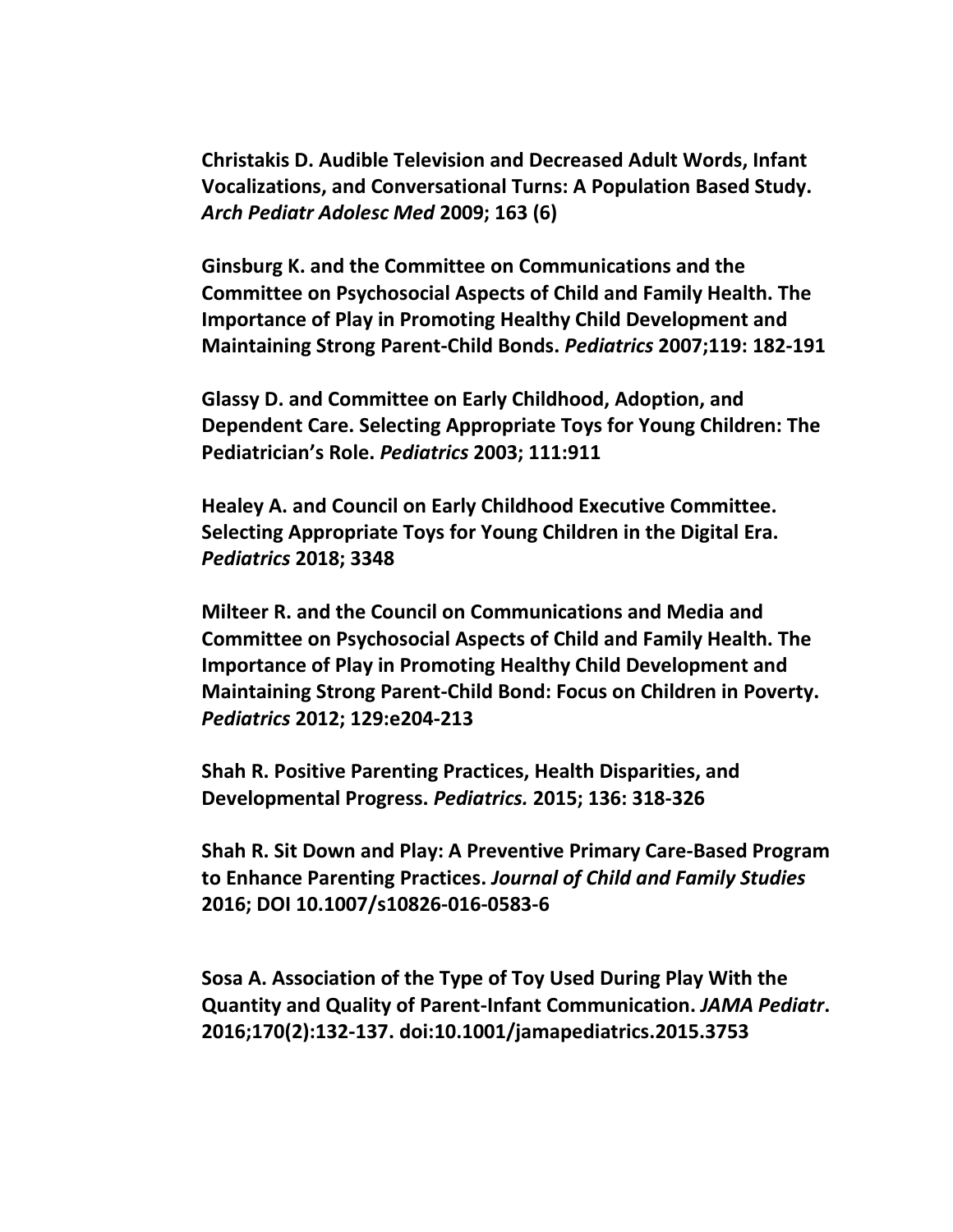**Tamis-LeMonda C. Fathers and Mothers at Play with Their 2- and 3- Year-Olds: Contributions to Language and Cognitive Development.**  *Child Development* **2004; 75: 1806-1819**

**Tomopoulos S. Books, Toys, Parent-Child Interaction and Development in Young Latino Children.** *Ambulatory Pediatrics* **2006; 6: 72-78**

**Weisleder A, Brockmeyer Cates C, Dreyer B, Berkule Johnson S, Huberman H, SeeryA, Canfield C, Mendelsohn A. Promotion of Positive Parenting and Prevention of Socioemotional Disparities.**  *Pediatrics***. 2016; 137(2): 1-9 [\(www.pediatrics.org/cgi/](http://www.pediatrics.org/cgi/) doi/10.1542/peds.2015-3239)**

**Yogman M, Garner A, Hutchinson J. et al; Committee on Psychosocial Aspects of Child and Family Health, AAP Council on Communications and Media. The Power of Play: A Pediatric Role in Enhancing Development in Young Children.** *Pediatrics.* **2018; 142(3): e20182058**

#### **Encourage:**

**Gunderson E. Parent Praise to 1 to 3-Year-Olds Predicts Children's Motivational Frameworks 5 Years Later.** *Child Development.* **2013***;*  **84.5: 1526-1541**

**Rowe M, Leech K. A Parent Intervention with a Growth Mindset Approach Improves Children's Early Gesture and Vocabulary Development.** *Dev Sci;* **2019 ; 22(4): e12792. doi:10.1111/desc.12792.**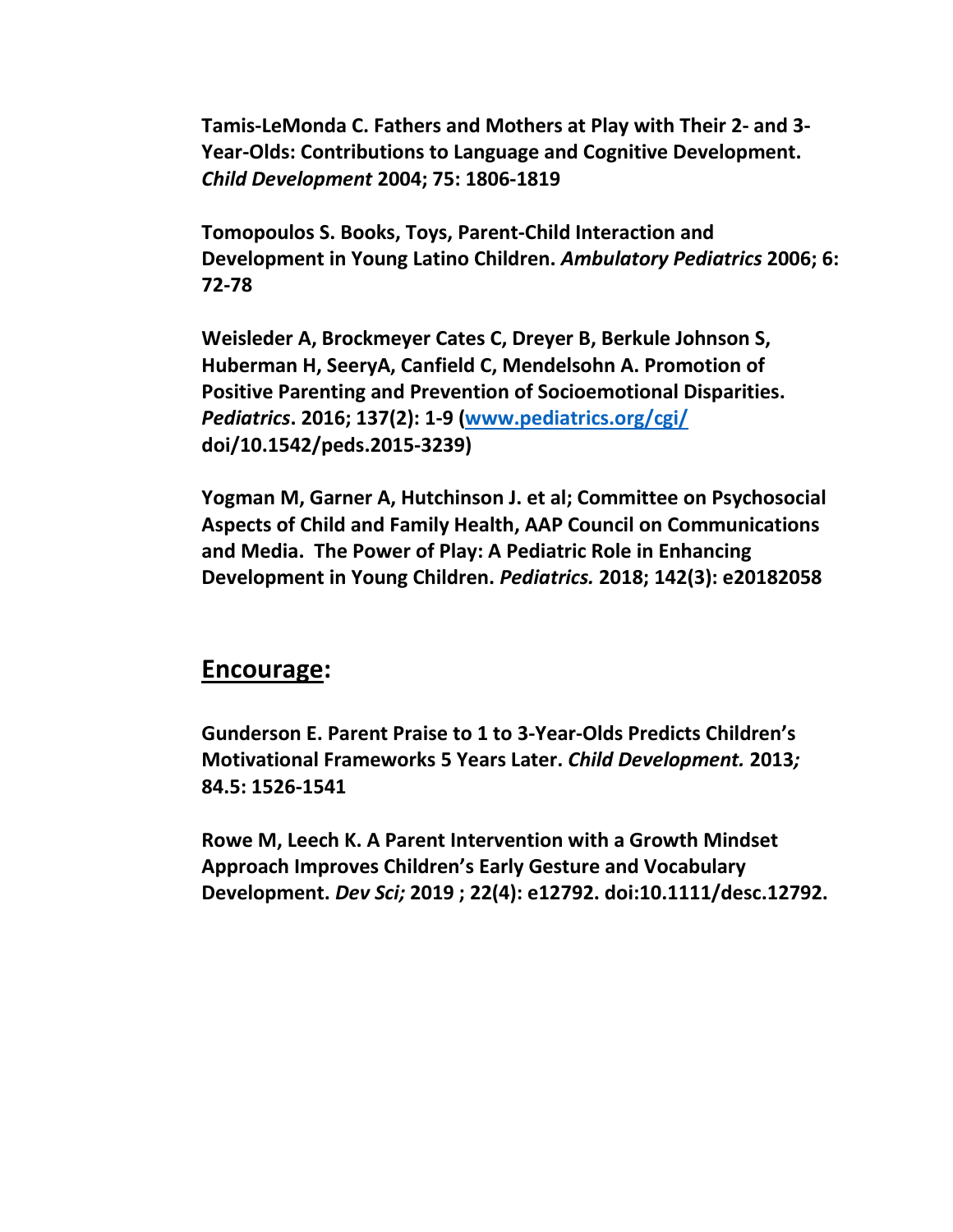### **References on Well Child and Primary Care:**

**Cates CB, Weisleder A, et al. Enhancing Parent Talk, Reading, and Play in Primary Care: Sustained Impacts of the Video Interaction Project.** *J Pediatr***. 2018; 199: 49–56.e1. doi:10.1016/j.jpeds.2018.03.002**

**Dubowitz H, Feigelman S, Lane W, and Kim J. Pediatric primary care to help prevent child maltreatment: the Safe Environment for Every Kid (SEEK) Model.** *Pediatrics***. 2009; 123(3): 858-864**

**Foy J, Kelleher K, Laraque D and the American Academy of Pediatrics Task Force on Mental Health. Enhancing Pediatric Mental Health Care: Strategies for Preparing a Primary Care Practice.** *Pediatrics.* **2010; 125 (Supplement 3): S87-S108**

**Garg A, Butz A, Dworkin P, Lewis R, Thompson R, Serwint J. Improving the Management of Family Psychosocial Problems at Low-Income Children's Well-Child Visits: the WE CARE Project. Pediatrics. 2007; 120 (3): 547-558**

**Mendelsohn, A. Primary Care Strategeis for Promoting Parent-Child Interactions and School Readiness in At-Risk Families.** *Arch Pediatr Adolesc Med* **2011; 165: 33**

**Minkovitz CS, Hughart N, Strobino D et al. A practice-based intervention to enhance quality of care in the first 3 years of life: the Healthy Steps for Young Children Program.** *JAMA***. 2003; 290(23):3081–3091pmid:14679271**

**Needlman R. What Do We Do With Our 15 Minutes?** *Pediatrics* **2012; 130: e683-684**

**Perrin EC, Sheldrick RC, McMenamy JM, Henson BS, Carter AS. Improving parenting skills for families of young children in pediatric settings: a randomized clinical trial.** *JAMA Pediatr***. 2014;168(1):16– 24pmid:24190691**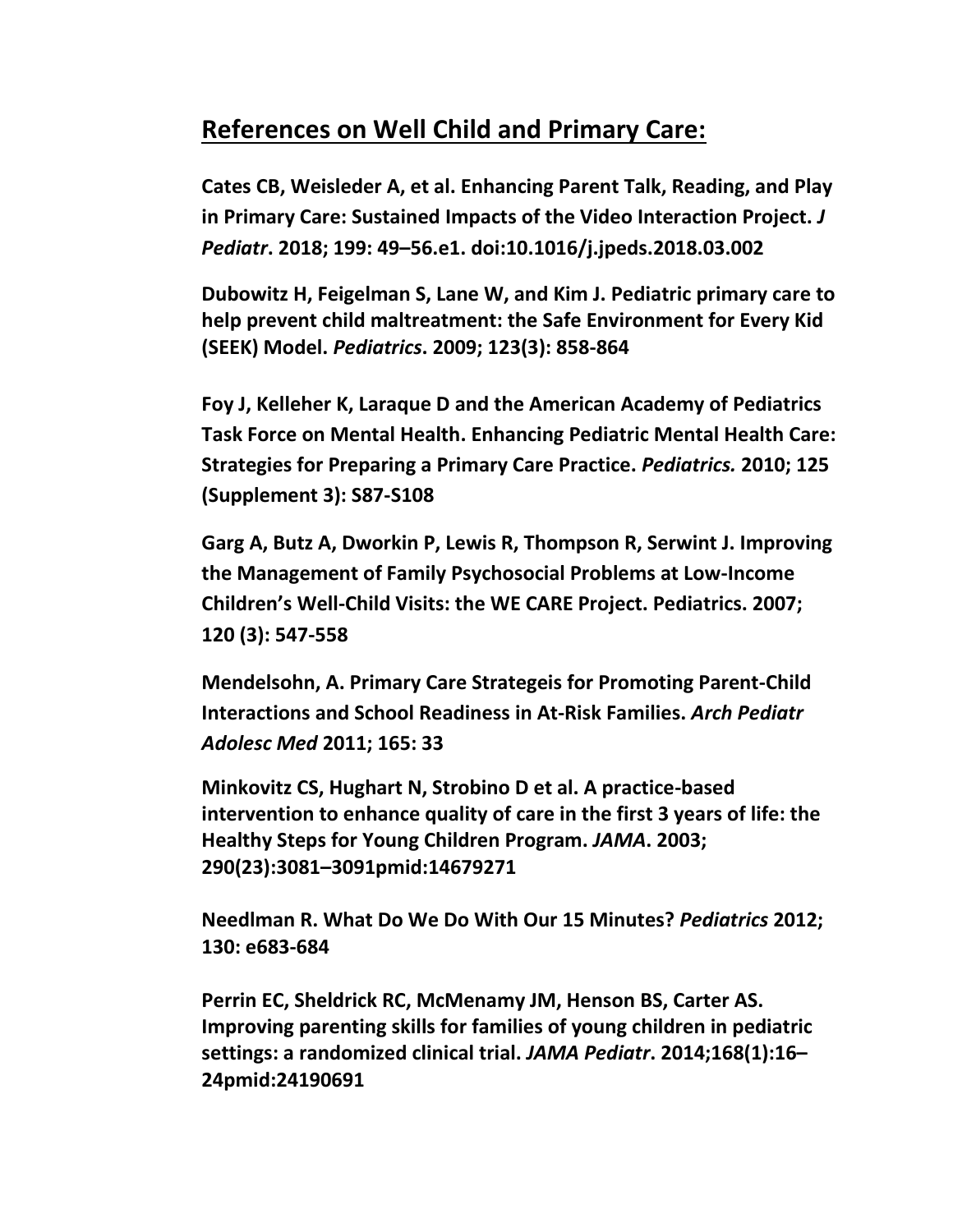**Relagado M. Primary Care Services Promoting Optimal Child Development from Birth to Age 3 Years. Arch Pediatr Adolesc Med 2001; 155:1311-1322**

**Schor E. Rethinking Well-Child Care.** *Pediatrics***. 2004; 114: 210-216**

**Weisleder A, Brockmeyer Cates C, Dreyer B, Berkule Johnson S, Huberman H, SeeryA, Canfield C, Mendelsohn A. Promotion of Positive Parenting and Prevention of Socioemotional Disparities.**  *Pediatrics***. 2016; 137(2): 1-9 [\(www.pediatrics.org/cgi/](http://www.pediatrics.org/cgi/) doi/10.1542/peds.2015-3239)**

**Weitzman C, Wegner L and the section on Developmental and Behavioral Pediatrics, Committee on Psychosocial Aspects of Child and Family Health, Council on Early Childhood and Society for Developmental and Behavioral Pediatrics. Promoting Optimal Development: Screening for Behavioral and Emotional Problems.**  *Pediatrics.***2015; 135 (2): 384**

#### **Websites:**

*BI-PED (Brief Interventions in Child Mental Health for the Pediatric Practitioner)* **<http://www.mdaap.org/>**

*GROW YOUR KIDS: TREE (TALK READ ENGAGE ENCOURAGE***): <http://mdaap.org/TREE.html>**

*Center on the Developing Child Harvard University*  **http://developingchild.harvard. edu/**

*Bridging the Word Gap http://www.bwgresnet.res.ku.edu/*

*Bright Futures* **<https://brightfutures.aap.org/Pages/default.aspx>**